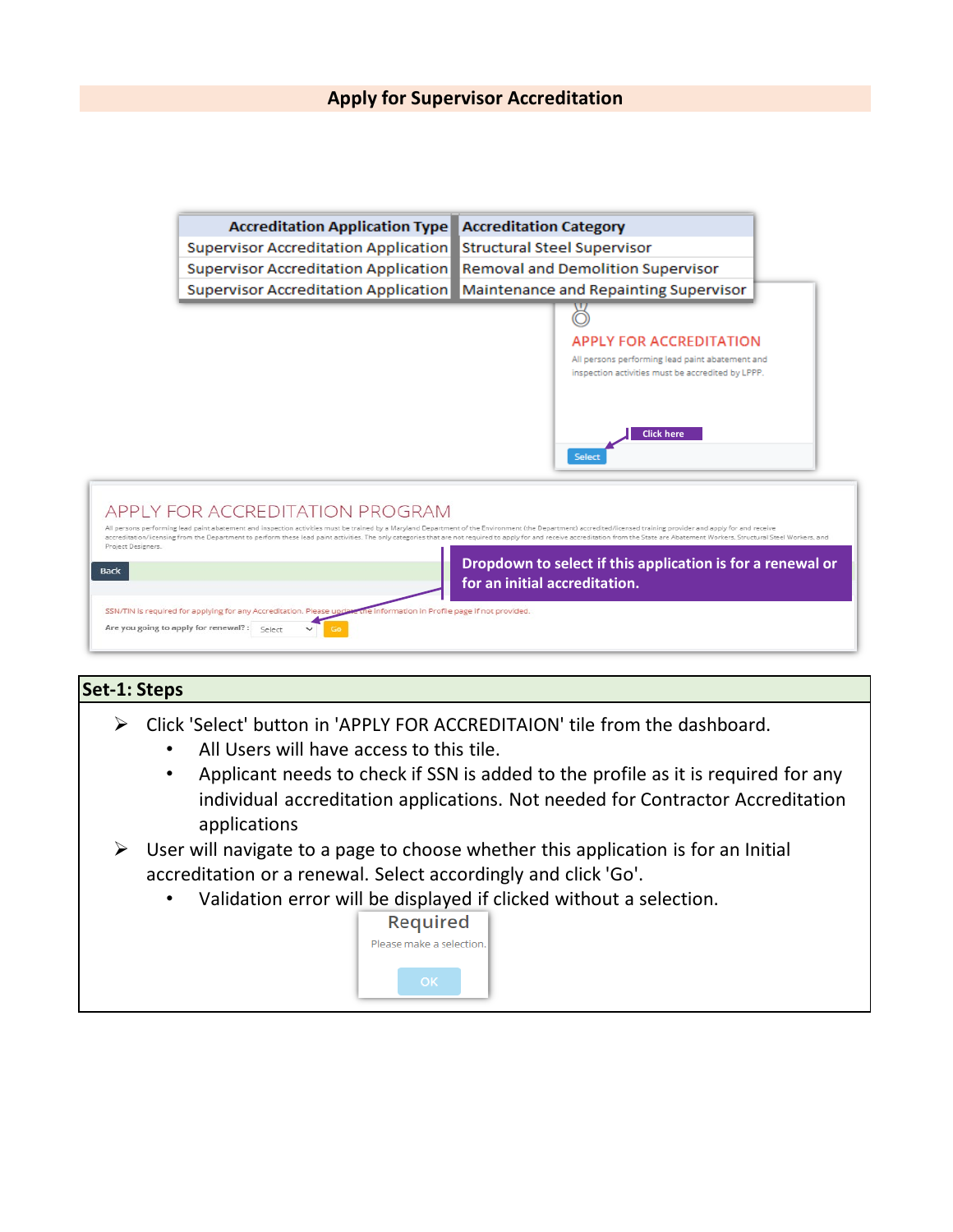|                                                                                                                                                  | <b>Accreditation Application Type:</b>                                                                                                                                                           |                          |                                                           | <b>Accreditation Category:</b>                                                                                                             |                                                                             |                                                                                      |
|--------------------------------------------------------------------------------------------------------------------------------------------------|--------------------------------------------------------------------------------------------------------------------------------------------------------------------------------------------------|--------------------------|-----------------------------------------------------------|--------------------------------------------------------------------------------------------------------------------------------------------|-----------------------------------------------------------------------------|--------------------------------------------------------------------------------------|
|                                                                                                                                                  | Supervisor Accreditation Application                                                                                                                                                             |                          |                                                           | Select Category                                                                                                                            |                                                                             |                                                                                      |
| If you are unable to find your employer/contractor/provider then re<br>We cannot proceed until they add you to their employee list.<br>Employer: |                                                                                                                                                                                                  |                          |                                                           | <b>Select Category</b><br><b>Structural Steel Supervisor</b><br>Removal and Demolition Supervisor<br>Maintenance and Repainting Supervisor |                                                                             |                                                                                      |
|                                                                                                                                                  |                                                                                                                                                                                                  |                          |                                                           |                                                                                                                                            | we cannoc proceed unaraney add you to their employee iist.                  |                                                                                      |
|                                                                                                                                                  |                                                                                                                                                                                                  |                          | Employer:                                                 |                                                                                                                                            |                                                                             | Silver Spring Associates                                                             |
|                                                                                                                                                  |                                                                                                                                                                                                  |                          | <b>My Trainings</b>                                       |                                                                                                                                            | Select Employer                                                             |                                                                                      |
|                                                                                                                                                  |                                                                                                                                                                                                  |                          | Plaaca calact a training for which aithar                 |                                                                                                                                            |                                                                             | <b>Silver Spring Associates</b>                                                      |
|                                                                                                                                                  | Set-2: Steps                                                                                                                                                                                     |                          |                                                           |                                                                                                                                            |                                                                             |                                                                                      |
| ➤                                                                                                                                                | Select Supervisor accreditation application type.                                                                                                                                                |                          |                                                           |                                                                                                                                            |                                                                             |                                                                                      |
| ➤                                                                                                                                                | Page refreshes to dynamically update the list of accreditation category.                                                                                                                         |                          |                                                           |                                                                                                                                            |                                                                             |                                                                                      |
|                                                                                                                                                  | $\triangleright$ Select the category.                                                                                                                                                            |                          |                                                           |                                                                                                                                            |                                                                             |                                                                                      |
| ⋗                                                                                                                                                |                                                                                                                                                                                                  |                          |                                                           |                                                                                                                                            |                                                                             | 'Is Renewal' checkbox will be displayed checked or un-checked based on the selection |
|                                                                                                                                                  | from previous page.                                                                                                                                                                              |                          |                                                           |                                                                                                                                            |                                                                             |                                                                                      |
|                                                                                                                                                  |                                                                                                                                                                                                  |                          |                                                           | Is Renewal?                                                                                                                                | Is Renewal?                                                                 |                                                                                      |
| ➤                                                                                                                                                | Select the employer name from the dropdown.                                                                                                                                                      |                          |                                                           |                                                                                                                                            |                                                                             |                                                                                      |
|                                                                                                                                                  |                                                                                                                                                                                                  |                          | Application will populate the list of User's employer(s). |                                                                                                                                            |                                                                             |                                                                                      |
|                                                                                                                                                  |                                                                                                                                                                                                  |                          |                                                           |                                                                                                                                            |                                                                             | If there is no employer in the dropdown to select, then this applicant is not        |
|                                                                                                                                                  |                                                                                                                                                                                                  |                          |                                                           |                                                                                                                                            | added to their employee list. Refer 'Manager Employee' to see how an        |                                                                                      |
|                                                                                                                                                  |                                                                                                                                                                                                  |                          |                                                           |                                                                                                                                            | authorized user can manage employees of an organization/contractor.         |                                                                                      |
|                                                                                                                                                  |                                                                                                                                                                                                  |                          |                                                           |                                                                                                                                            |                                                                             |                                                                                      |
|                                                                                                                                                  |                                                                                                                                                                                                  |                          |                                                           |                                                                                                                                            |                                                                             |                                                                                      |
|                                                                                                                                                  | Training and exam information are displayed based on the accreditation category.                                                                                                                 |                          |                                                           |                                                                                                                                            |                                                                             |                                                                                      |
|                                                                                                                                                  |                                                                                                                                                                                                  |                          |                                                           |                                                                                                                                            |                                                                             | Training information is required for NEW or Renewal applications and for all 3       |
|                                                                                                                                                  |                                                                                                                                                                                                  |                          |                                                           |                                                                                                                                            |                                                                             |                                                                                      |
|                                                                                                                                                  | categories.                                                                                                                                                                                      |                          |                                                           |                                                                                                                                            |                                                                             |                                                                                      |
|                                                                                                                                                  |                                                                                                                                                                                                  |                          |                                                           |                                                                                                                                            | Exam information is required for Initial (/NEW) Removal & Demolition        |                                                                                      |
|                                                                                                                                                  |                                                                                                                                                                                                  |                          |                                                           |                                                                                                                                            | Supervisor applications. For the rest, this section is not displayed.       |                                                                                      |
|                                                                                                                                                  | Click 'Proceed to create accreditation application'.                                                                                                                                             |                          |                                                           |                                                                                                                                            |                                                                             |                                                                                      |
|                                                                                                                                                  |                                                                                                                                                                                                  |                          |                                                           |                                                                                                                                            |                                                                             |                                                                                      |
|                                                                                                                                                  | <b>Accreditation Application Type:</b>                                                                                                                                                           |                          | <b>Accreditation Category:</b>                            |                                                                                                                                            | Is Renewal?                                                                 |                                                                                      |
|                                                                                                                                                  | Supervisor Accreditation Application                                                                                                                                                             |                          | Removal and Demolition Supervisor                         |                                                                                                                                            |                                                                             |                                                                                      |
|                                                                                                                                                  | If you are unable to find your employer/contractor/provider then reach out to their contact person to add you as their employee.<br>We cannot proceed until they add you to their employee list. |                          |                                                           |                                                                                                                                            |                                                                             |                                                                                      |
|                                                                                                                                                  |                                                                                                                                                                                                  |                          | Silver Spring Associates                                  |                                                                                                                                            |                                                                             |                                                                                      |
|                                                                                                                                                  |                                                                                                                                                                                                  |                          |                                                           |                                                                                                                                            |                                                                             |                                                                                      |
|                                                                                                                                                  | Please select a training for which either you are registered or taken the cour.                                                                                                                  |                          |                                                           |                                                                                                                                            | <b>Existing training information of the</b><br>applicant is displayed here. |                                                                                      |
|                                                                                                                                                  |                                                                                                                                                                                                  |                          |                                                           |                                                                                                                                            |                                                                             |                                                                                      |
|                                                                                                                                                  | <b>Training Course</b>                                                                                                                                                                           | <b>Start Date</b>        | <b>End Date</b>                                           | <b>Training Provider</b>                                                                                                                   | Card No.                                                                    | <b>Expiration Date</b>                                                               |
|                                                                                                                                                  | Maintenance and Repainting                                                                                                                                                                       | 10/14/2021               | 10/14/2021                                                | Silver Spring Associates                                                                                                                   |                                                                             |                                                                                      |
|                                                                                                                                                  | Supervisor (S4) - Initial                                                                                                                                                                        |                          |                                                           |                                                                                                                                            |                                                                             |                                                                                      |
|                                                                                                                                                  | Inspector Technician (IT) -<br>Refresher                                                                                                                                                         | 10/14/2021               | 10/14/2021                                                | TPrvdr2 B TProvider2Lnm                                                                                                                    |                                                                             |                                                                                      |
|                                                                                                                                                  | Visual Inspector (VI) - Initial                                                                                                                                                                  | 10/12/2021               | 10/12/2021                                                | Training Provider One                                                                                                                      |                                                                             |                                                                                      |
|                                                                                                                                                  |                                                                                                                                                                                                  |                          |                                                           |                                                                                                                                            |                                                                             |                                                                                      |
|                                                                                                                                                  | Showing 1 to 3 of 3 entries                                                                                                                                                                      |                          |                                                           |                                                                                                                                            | <b>Existing Exam information of the</b><br>applicant is displayed here.     |                                                                                      |
|                                                                                                                                                  | Please select an exam for which your are registered or have taken it to proceed. Exam is required for                                                                                            |                          |                                                           | nis cate <mark>r</mark>                                                                                                                    | This section is displayed for Initial                                       |                                                                                      |
|                                                                                                                                                  |                                                                                                                                                                                                  |                          |                                                           |                                                                                                                                            | <b>Removal &amp; Demolition Supervisor</b>                                  |                                                                                      |
|                                                                                                                                                  |                                                                                                                                                                                                  |                          |                                                           |                                                                                                                                            | applications only.                                                          |                                                                                      |
| Employer:<br>My Trainings<br>О<br>O<br>Э<br>My Exams<br>Jà.                                                                                      | <b>Exam Category</b>                                                                                                                                                                             | <b>Registration Date</b> |                                                           | <b>Exam Date</b>                                                                                                                           | <b>Exam Score</b><br>н.                                                     | <b>Exam Result</b><br>ч.                                                             |
| О                                                                                                                                                | Inspector Technician                                                                                                                                                                             | 10/19/2021               |                                                           | 2/3/2024                                                                                                                                   | 100.00                                                                      | Passed                                                                               |

Proceed to create accreditation application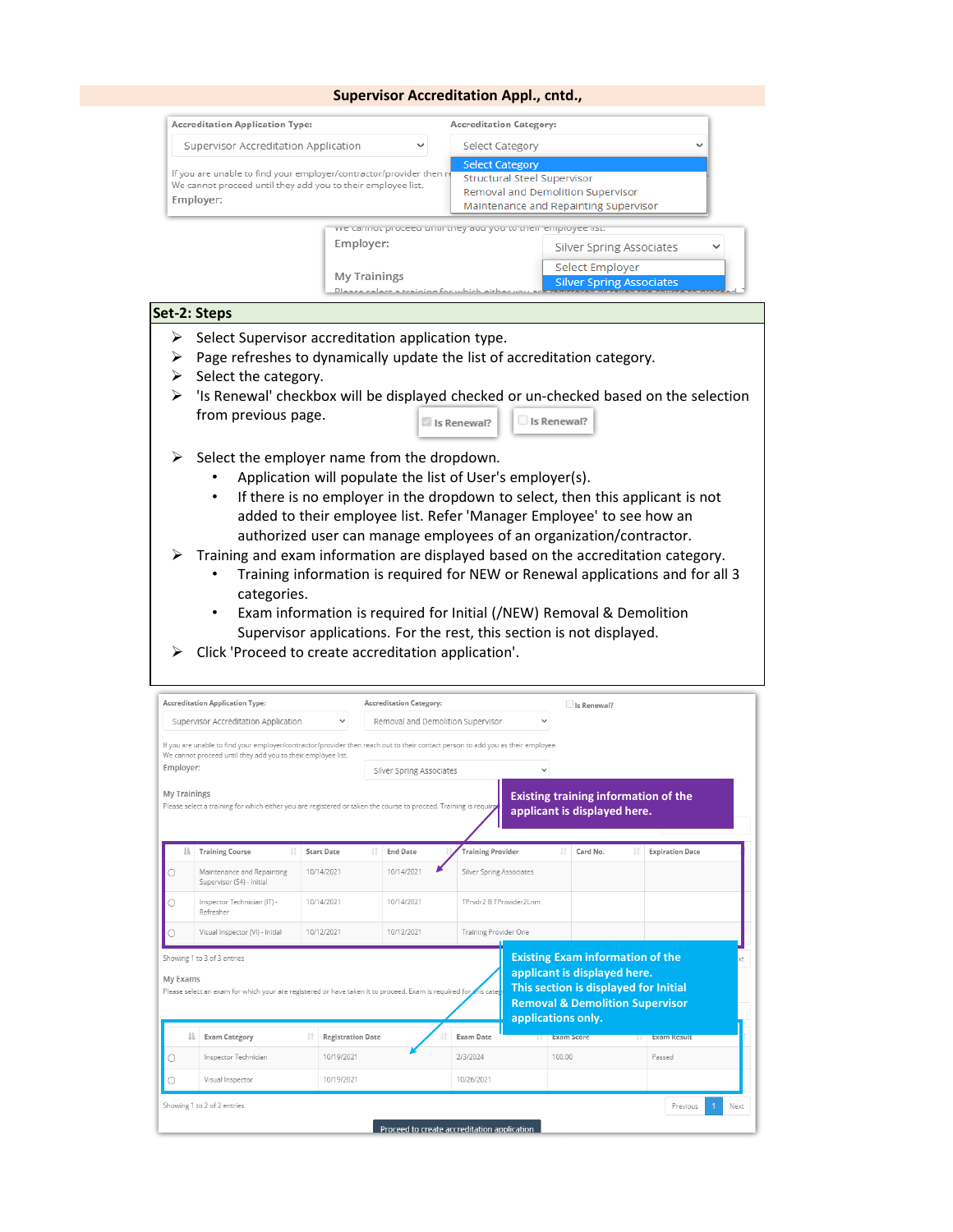|                          |                                                                                                                                                                                                                                                                                                                                                                                                                                                                                                                                 | <b>Instructions</b>                    |                                                 |
|--------------------------|---------------------------------------------------------------------------------------------------------------------------------------------------------------------------------------------------------------------------------------------------------------------------------------------------------------------------------------------------------------------------------------------------------------------------------------------------------------------------------------------------------------------------------|----------------------------------------|-------------------------------------------------|
|                          | Fees are non-refundable. All applications, including renewals, must be filled out completely. Incomplete, inaccurate, illegible applications may be delayed during processing. Name must match<br>your State issued ID. Allow up 90 days for processing from the date your application with applicable fee was received. The Program may email you regarging incomplete. Do NOT email SSN or<br>Tax IDs. See website for reciprocity and Third Party Exam information. Supervisor accreditations are valid for up to two years. |                                        |                                                 |
|                          |                                                                                                                                                                                                                                                                                                                                                                                                                                                                                                                                 | <b>General Application Information</b> |                                                 |
| <b>Last Name</b>         | Suffix                                                                                                                                                                                                                                                                                                                                                                                                                                                                                                                          | <b>Legal First Name</b>                | <b>Middle Name</b>                              |
| Kasn                     | Suffix                                                                                                                                                                                                                                                                                                                                                                                                                                                                                                                          | Fegol                                  | Middle Name                                     |
| (as per your State ID)   | (e.g. Sir,  r)                                                                                                                                                                                                                                                                                                                                                                                                                                                                                                                  | (as per your State ID)                 |                                                 |
| Date of Birth            | <b>Social Security Number</b>                                                                                                                                                                                                                                                                                                                                                                                                                                                                                                   | Telephone #                            | <b>Email Address</b>                            |
| 01/01/1980               | XXXXXX3648                                                                                                                                                                                                                                                                                                                                                                                                                                                                                                                      | 4432345213                             | fegol@serigor.com                               |
|                          |                                                                                                                                                                                                                                                                                                                                                                                                                                                                                                                                 |                                        | (Correspondence may be sent to this<br>address) |
| <b>Residence Address</b> |                                                                                                                                                                                                                                                                                                                                                                                                                                                                                                                                 | <b>Mailing Address</b>                 |                                                 |
| Street Address / PO Boys | Anartmant/Suita/Ruildina#                                                                                                                                                                                                                                                                                                                                                                                                                                                                                                       | Street Address / PO Boy*               | Anartment/Quita/Ruildina#                       |

#### **Set-3: Steps**

- Instructions about the fee, and processing information is displayed in '**Instructions**' section.
- '**General Application Information**' section display information of the applicant.
	- Applicant's information is auto-populated from the personal profile created. Refer 'Register new user' to know how personal profile is created.
	- If any information is incorrect or need to be updated, then the user must update in the personal profile & start the application.
	- Please do not proceed if any information in this section is incorrect.
- '**Application Type**' will display whether this application is for a renewal or for an initial accreditation. For renewals, existing accreditation number & expiry date will be autopopulated.
- '**Application Category and Fee**' section carry information related to application fee, and 3rd party exam completion date.

| <b>Application Type</b>                                                                                   |                                                              |
|-----------------------------------------------------------------------------------------------------------|--------------------------------------------------------------|
| Have you held an accreditation with the same name and category in the past<br>with the state of Maryland? | <b>NO</b>                                                    |
|                                                                                                           |                                                              |
| Accreditation Category and Fee                                                                            |                                                              |
| Structural Steel Supervisor                                                                               | \$150                                                        |
|                                                                                                           |                                                              |
| <b>Accreditation Category and Fee</b>                                                                     |                                                              |
| Removal and Demolition Supervisor                                                                         | \$150                                                        |
| IF HAVE NOT HELD THIS CATEGORY WITH MD IN PAST COMPLETE THE FOLLOWING                                     |                                                              |
| 3rd party exam date, was taken or registered to take on                                                   |                                                              |
| 2/3/2024                                                                                                  |                                                              |
| Third party exam fee is                                                                                   |                                                              |
| required for in-state<br>exams \$35                                                                       | <b>Exam information for Initial Removal &amp; Demolition</b> |
|                                                                                                           | accreditation applications only                              |
|                                                                                                           |                                                              |

#### **Note:**

 $\triangleright$  3rd Party Exam section is application for Initial Removal & Demolition Accreditation Applications only.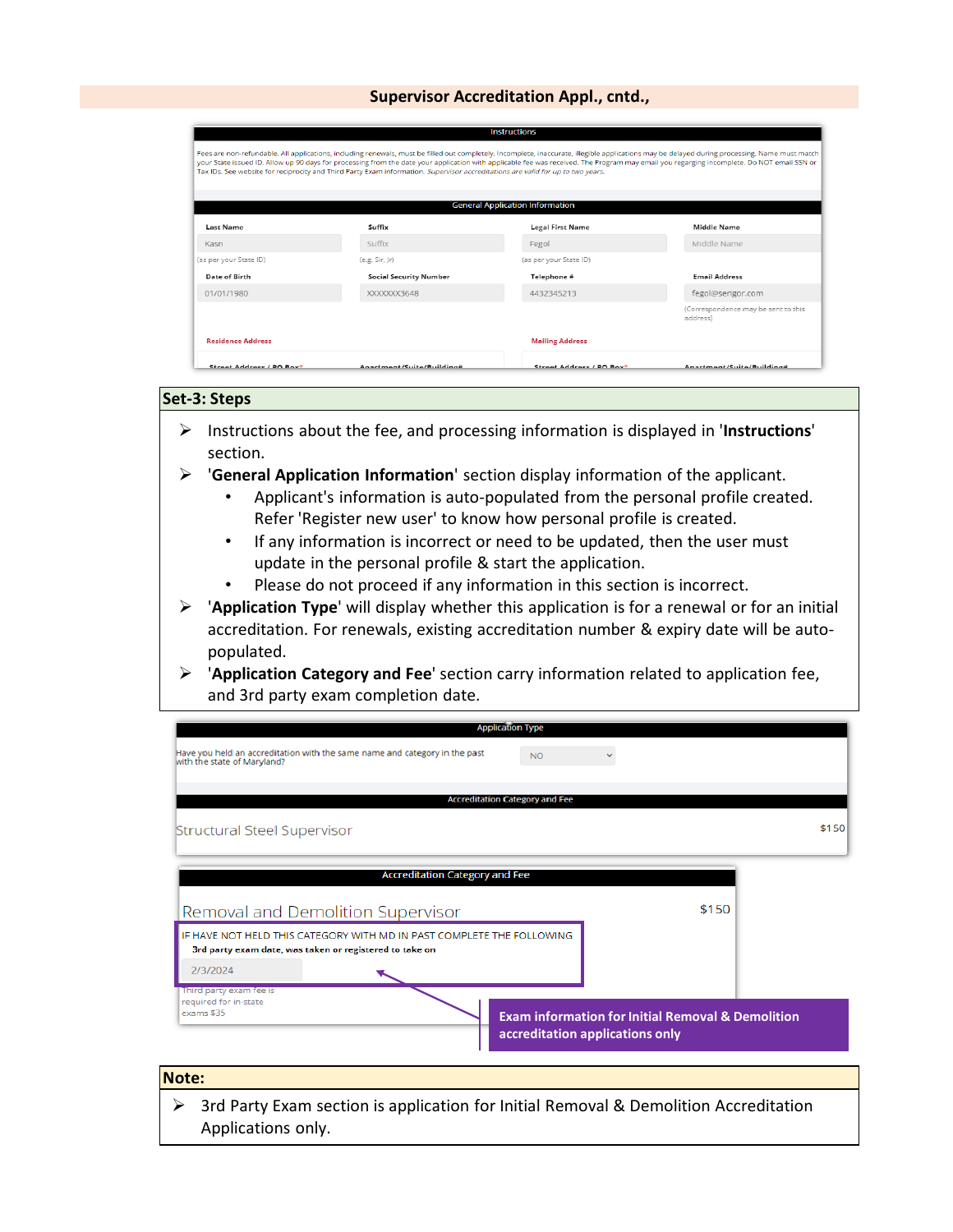| ➤                                                                                                                                                                                                                                  |                      |                                                                                       |                              | 'Applicant's Training information' section display training card number, card                                                                                          |                              |
|------------------------------------------------------------------------------------------------------------------------------------------------------------------------------------------------------------------------------------|----------------------|---------------------------------------------------------------------------------------|------------------------------|------------------------------------------------------------------------------------------------------------------------------------------------------------------------|------------------------------|
|                                                                                                                                                                                                                                    |                      |                                                                                       |                              | expiration date, name of the training provider, course name, and course conducted                                                                                      |                              |
| dates.                                                                                                                                                                                                                             |                      |                                                                                       |                              |                                                                                                                                                                        |                              |
|                                                                                                                                                                                                                                    |                      |                                                                                       |                              | This is pulled based on the training selected in the previous screen.                                                                                                  |                              |
| ➤<br>details and contact information.                                                                                                                                                                                              |                      |                                                                                       |                              | 'Employer Information' section is displayed with Applicant's employer accreditation                                                                                    |                              |
|                                                                                                                                                                                                                                    |                      |                                                                                       |                              |                                                                                                                                                                        |                              |
|                                                                                                                                                                                                                                    |                      | <b>Applicant's Training Information</b>                                               |                              |                                                                                                                                                                        |                              |
| List the latest course completed for category applying. Refresher courses are only valid when taken before prior relevant training or accreditation has expired.                                                                   |                      |                                                                                       |                              |                                                                                                                                                                        |                              |
| Training card #<br>Training Card #                                                                                                                                                                                                 |                      | <b>Expiration date</b><br><b>Expiration date</b>                                      |                              | <b>Name of training provider</b><br><b>Silver Spring Associates</b>                                                                                                    |                              |
| <b>Course name</b>                                                                                                                                                                                                                 |                      | Course date(s)                                                                        |                              |                                                                                                                                                                        |                              |
| Maintenance and Repainting Supervisor (S4) - Ini                                                                                                                                                                                   |                      | 10/14/2021                                                                            | 10/14/2021                   |                                                                                                                                                                        |                              |
|                                                                                                                                                                                                                                    |                      |                                                                                       |                              |                                                                                                                                                                        |                              |
|                                                                                                                                                                                                                                    |                      | <b>Employer Information</b>                                                           |                              |                                                                                                                                                                        |                              |
| ALL Inspector and Risk Assessor applicants' employers are required to be accredited as a Maryland Lead Paint Inspection Contractor. This requirement includes those<br>who are self-employed.                                      |                      |                                                                                       |                              |                                                                                                                                                                        |                              |
| If the contractor is not accredited or the accreditation is expiring within the next 60 days, include a separate Lead Paint Contractor Accreditation Application with the<br>application. Write your Contractor information below. |                      |                                                                                       |                              |                                                                                                                                                                        |                              |
| <b>Contractor Name</b>                                                                                                                                                                                                             |                      | <b>Contractor Accreditation #</b>                                                     |                              | <b>Accreditation Expiration Date</b>                                                                                                                                   |                              |
| <b>Silver Spring Associates</b>                                                                                                                                                                                                    |                      | 100044<br>(if already have one)                                                       |                              | 02/06/2023                                                                                                                                                             |                              |
| <b>Contact First Name</b>                                                                                                                                                                                                          |                      | <b>Contact Last Name</b>                                                              |                              | Telephone #                                                                                                                                                            |                              |
| Bala                                                                                                                                                                                                                               |                      | Vega                                                                                  |                              | 4432404733                                                                                                                                                             |                              |
| <b>Street Address</b>                                                                                                                                                                                                              | City                 |                                                                                       | <b>State</b>                 | <b>Zip Code</b>                                                                                                                                                        |                              |
| 618 Belle Gate Place                                                                                                                                                                                                               | CARY                 |                                                                                       | North Carolina               | 27519                                                                                                                                                                  |                              |
| Set-5: Steps<br>➤                                                                                                                                                                                                                  |                      |                                                                                       |                              | 'Supervisor Experience' section is required for all Accreditation Applications.<br>Experience information once added can be deleted before submitting the application. |                              |
| This is not required (/applicable) for renewals.<br>⋗                                                                                                                                                                              |                      |                                                                                       |                              | 'Related Experience' checkboxes vary based on the accreditation category. Each                                                                                         |                              |
|                                                                                                                                                                                                                                    |                      | category will have its own set of check boxes.                                        |                              |                                                                                                                                                                        |                              |
|                                                                                                                                                                                                                                    |                      | Supervison Experience (New Supervisor Applicants ONLY)                                |                              |                                                                                                                                                                        |                              |
| Two vears minimum of related experience, in related construction trades<br><b>Employer Name</b>                                                                                                                                    | <b>Start Date</b>    | <b>End Date</b>                                                                       |                              |                                                                                                                                                                        |                              |
|                                                                                                                                                                                                                                    |                      |                                                                                       | Add                          |                                                                                                                                                                        |                              |
| <b>Related Experience</b>                                                                                                                                                                                                          |                      |                                                                                       |                              |                                                                                                                                                                        |                              |
| □ Abrasive Blasting □ Paint Removal □ Painting □ Other                                                                                                                                                                             |                      |                                                                                       |                              |                                                                                                                                                                        |                              |
| <b>Employer Name</b>                                                                                                                                                                                                               | <b>IT Start Date</b> | $\ \cdot\ $ End Date                                                                  | <b>IT</b> Related Experience | $\downarrow\uparrow$                                                                                                                                                   |                              |
|                                                                                                                                                                                                                                    |                      | No data available in table                                                            |                              |                                                                                                                                                                        |                              |
| Showing 0 to 0 of 0 entries                                                                                                                                                                                                        |                      |                                                                                       |                              |                                                                                                                                                                        |                              |
|                                                                                                                                                                                                                                    |                      | <b>Employer Name</b>                                                                  |                              | Supervison Experience (New Supervisor Applicants ONLY)<br><b>Start Date</b>                                                                                            | <b>End Date</b>              |
|                                                                                                                                                                                                                                    |                      |                                                                                       |                              |                                                                                                                                                                        |                              |
|                                                                                                                                                                                                                                    |                      | <b>Related Experience</b>                                                             |                              | □ Lead Paint Abatement □ Painting □ Maintenance Supervision □ Property Management                                                                                      |                              |
|                                                                                                                                                                                                                                    |                      | <b>Carpentry</b>                                                                      | Demolition                   |                                                                                                                                                                        |                              |
|                                                                                                                                                                                                                                    |                      | <b>Employer Name</b>                                                                  | <b>Start Date</b>            | <b>IT End Date</b>                                                                                                                                                     | <b>IT Related Experience</b> |
|                                                                                                                                                                                                                                    |                      |                                                                                       |                              | No data available in table                                                                                                                                             |                              |
|                                                                                                                                                                                                                                    |                      | Showing 0 to 0 of 0 entries<br>Supervison Experience (New Supervisor Applicants ONLY) |                              |                                                                                                                                                                        |                              |
| .<br>Iwo years minimum of related experience, in related construction trades<br><b>Employer Name</b>                                                                                                                               | <b>Start Date</b>    | <b>End Date</b>                                                                       |                              |                                                                                                                                                                        |                              |
|                                                                                                                                                                                                                                    |                      |                                                                                       | Add                          |                                                                                                                                                                        |                              |
| <b>Related Experience</b><br>$\Box$ Lead Paint Abatement $\Box$ Painting $\Box$ Demolition $\Box$ Other                                                                                                                            |                      |                                                                                       |                              |                                                                                                                                                                        |                              |
| Carpentry                                                                                                                                                                                                                          |                      |                                                                                       |                              |                                                                                                                                                                        |                              |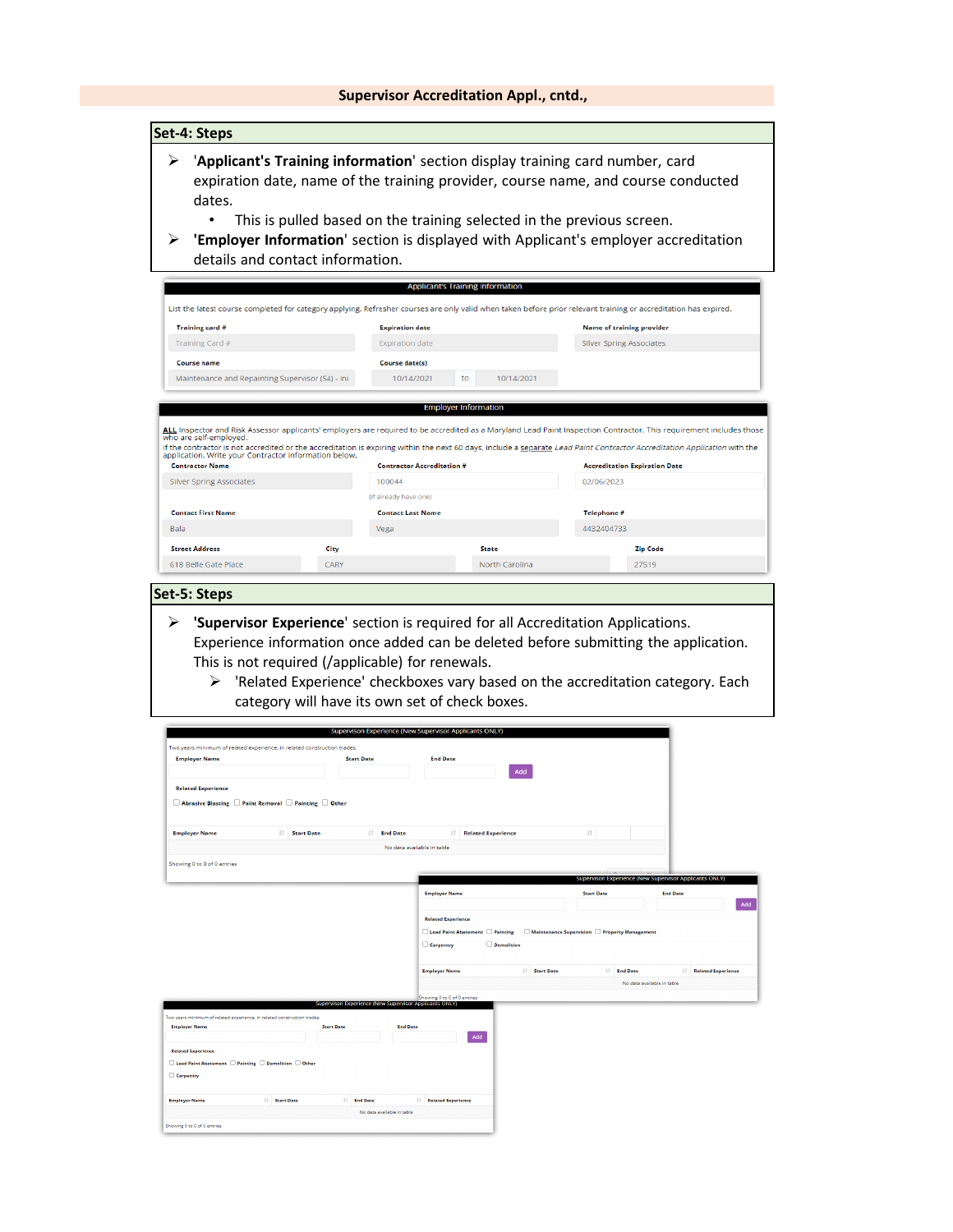# **Set-6: Steps**

- Applicant can upload supporting files/documents in the '**Documents**' section.
	- Comments or notes can be added about the document attached.
- $\triangleright$  Click 'Save Application' to save and the user will navigate to the list of applications saved/submitted/approved.

|                                                                                                                                                                                    |                         | <b>SelectFile</b>                                                                                                                                                                                                                                                                                                                                                                                                                                                                                                                                                                                                                                                                                                                                                                                               |                                  |
|------------------------------------------------------------------------------------------------------------------------------------------------------------------------------------|-------------------------|-----------------------------------------------------------------------------------------------------------------------------------------------------------------------------------------------------------------------------------------------------------------------------------------------------------------------------------------------------------------------------------------------------------------------------------------------------------------------------------------------------------------------------------------------------------------------------------------------------------------------------------------------------------------------------------------------------------------------------------------------------------------------------------------------------------------|----------------------------------|
| <b>Document Type</b>                                                                                                                                                               |                         |                                                                                                                                                                                                                                                                                                                                                                                                                                                                                                                                                                                                                                                                                                                                                                                                                 |                                  |
| Select a type                                                                                                                                                                      |                         | Choose File No file chosen                                                                                                                                                                                                                                                                                                                                                                                                                                                                                                                                                                                                                                                                                                                                                                                      | Upload                           |
| Comment                                                                                                                                                                            |                         |                                                                                                                                                                                                                                                                                                                                                                                                                                                                                                                                                                                                                                                                                                                                                                                                                 |                                  |
|                                                                                                                                                                                    |                         |                                                                                                                                                                                                                                                                                                                                                                                                                                                                                                                                                                                                                                                                                                                                                                                                                 |                                  |
|                                                                                                                                                                                    |                         | <b>Applicant Statement and Signature</b>                                                                                                                                                                                                                                                                                                                                                                                                                                                                                                                                                                                                                                                                                                                                                                        |                                  |
| State law.                                                                                                                                                                         |                         | This Notice is provided pursuant to 4-501 of the General Provisions Article of the Maryland Code. The personal information requested on this form is intended to be used in processing your<br>application. Failure to provide the information requested may result in your application not being processed. You have the right to inspect, amend, or correct this form. The Maryland<br>Department of the Environment ("Department") is a public agency and subject to the Maryland Public Information Act(Md. Code Ann., General Provisions 4-101. et seq). This form may be made<br>available on the internet via the Department's website and is subject to inspection or copying , in whole or in part, by the public and other governmental agencies, if not protected by federal or                      |                                  |
|                                                                                                                                                                                    |                         | As per Environment Article 1-203 and Family Law Article 10-119.3 of Maryland before any license or permit may be issued or renewed, the issuing authority shall verify through the Office of the<br>Comptroller and the Maryland Child Support Enforcement Administration that the applicant has no outstanding taxes, unemployment insurance contributions or child support.                                                                                                                                                                                                                                                                                                                                                                                                                                   |                                  |
|                                                                                                                                                                                    |                         |                                                                                                                                                                                                                                                                                                                                                                                                                                                                                                                                                                                                                                                                                                                                                                                                                 |                                  |
|                                                                                                                                                                                    |                         | hereby request that the above contractor be accredited as a Lead Paint Abatement Services Contractor in the State of Maryland. I certify that, for the purpose of performing lead paint services,<br>the aforementioned will only employ, hire or contract with individuals or companies that are qualified under Code of Maryland Regulations (COMAR) 26.16.01. I certify that my company and its<br>employees shall perform work practices according to COMAR 26.16.01 and/or 26.02.07. If seeking accreditation as a Lead Paint Inspection Contractor; I certify that any and all unused inspection<br>certificates will be returned to the Department within five(5) days should the Inspection Coontractor cease to perform lead paint inspection services. I certify that work performed and certificates |                                  |
| issued by my company and its employees will satisfy the requirements of Environment Article 6-8 and COMAR 26.16.01 through 26.16.05<br>Check below if it applies to the applicant. |                         |                                                                                                                                                                                                                                                                                                                                                                                                                                                                                                                                                                                                                                                                                                                                                                                                                 |                                  |
|                                                                                                                                                                                    |                         |                                                                                                                                                                                                                                                                                                                                                                                                                                                                                                                                                                                                                                                                                                                                                                                                                 |                                  |
| U State or Local government, for use on behalf of, as government employee.                                                                                                         |                         |                                                                                                                                                                                                                                                                                                                                                                                                                                                                                                                                                                                                                                                                                                                                                                                                                 | TOTAL FEE = $$150$               |
| I Agree to the statement above.                                                                                                                                                    |                         |                                                                                                                                                                                                                                                                                                                                                                                                                                                                                                                                                                                                                                                                                                                                                                                                                 |                                  |
|                                                                                                                                                                                    | <b>Save Application</b> | Continue                                                                                                                                                                                                                                                                                                                                                                                                                                                                                                                                                                                                                                                                                                                                                                                                        | Today's Date 10/23/2021 03:44 PM |

|            | Check below if it applies to the applicant. | State or Local government, for use on behalf of, as government employee. |                     |                                                                                                                                                                                        |
|------------|---------------------------------------------|--------------------------------------------------------------------------|---------------------|----------------------------------------------------------------------------------------------------------------------------------------------------------------------------------------|
|            |                                             |                                                                          |                     | TOTAL FEE = $$0$                                                                                                                                                                       |
|            |                                             |                                                                          |                     |                                                                                                                                                                                        |
|            |                                             |                                                                          |                     |                                                                                                                                                                                        |
|            |                                             |                                                                          |                     | $\triangleright$ Click 'Save Application' & re-confirm in the pop-up. User will be navigated to 'My<br>Applications' page where all accreditation applications related to the User are |
| displayed. |                                             | Are you sure?                                                            | Saved               |                                                                                                                                                                                        |
|            |                                             | You want to save this application!                                       | Saved Successfully. |                                                                                                                                                                                        |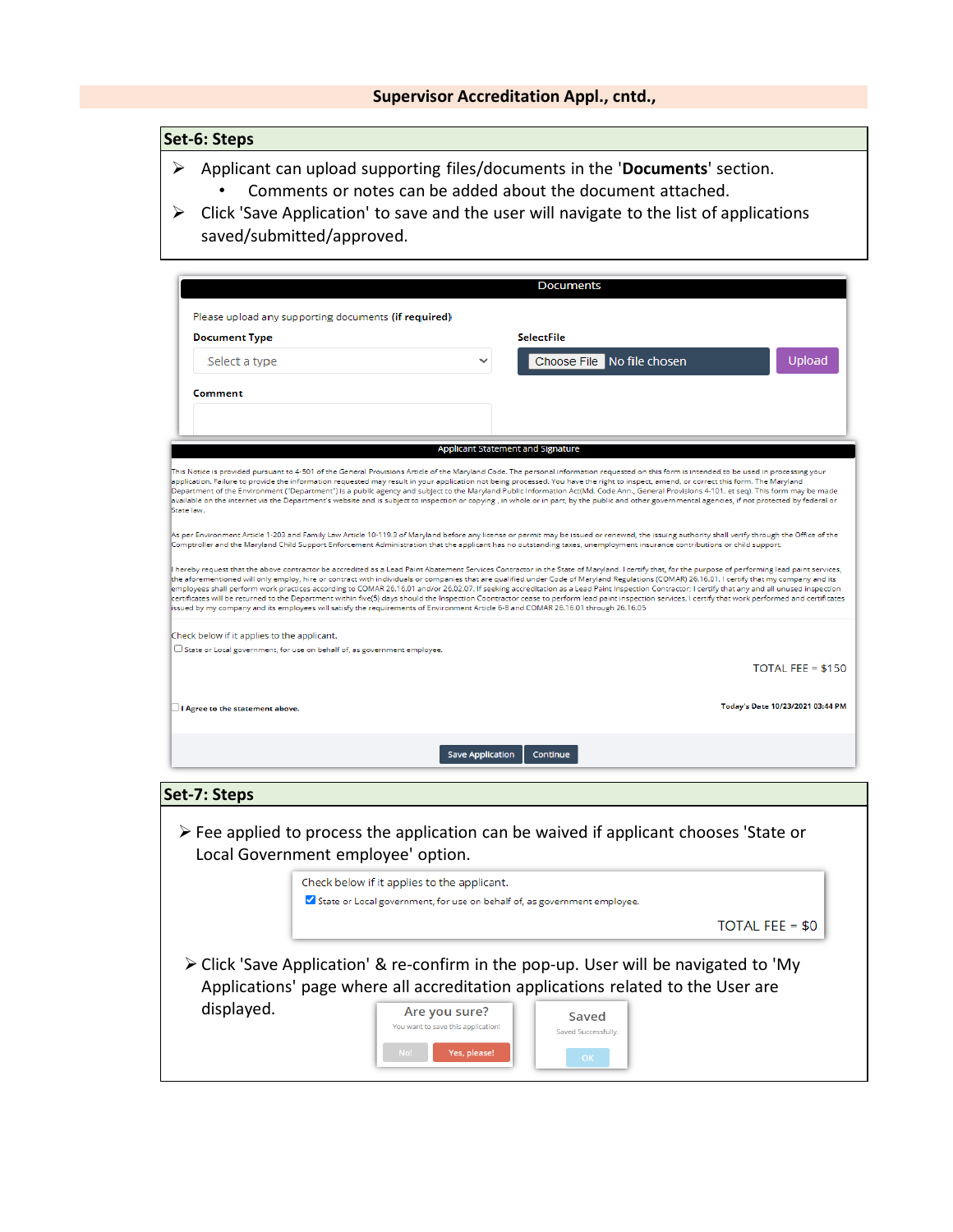| ⋗<br>⋗<br>green icon.                                                              |                                                                           | Upon saving the application, user will land on 'My Applications' page where all<br>accreditation applications submitted by the user will be listed.<br>Each application will have its own status.<br>Applicated that are not submitted will be in 'Draft' status with icon $\boxed{c}$ to<br>update or review before completing payment to submit the application.<br>Submitted applications can be viewed by clicking on the icon<br>Applicant can view the status updates and messages from MDE by clicking on the |                                                                                            |                                                            |                                                                                                                 |                                                                    |                                                                         |                              |
|------------------------------------------------------------------------------------|---------------------------------------------------------------------------|----------------------------------------------------------------------------------------------------------------------------------------------------------------------------------------------------------------------------------------------------------------------------------------------------------------------------------------------------------------------------------------------------------------------------------------------------------------------------------------------------------------------|--------------------------------------------------------------------------------------------|------------------------------------------------------------|-----------------------------------------------------------------------------------------------------------------|--------------------------------------------------------------------|-------------------------------------------------------------------------|------------------------------|
| <b>Accreditation</b><br><b>Application Type</b>                                    | <b>Accreditation</b><br>1î<br>Category                                    | <b>Employer/Contractor</b><br>1î<br><b>Name</b>                                                                                                                                                                                                                                                                                                                                                                                                                                                                      | <b>Fee Waiver</b><br>Claimed                                                               | Waiver<br><b>Type</b>                                      | Created<br>Date                                                                                                 | $_{11}$<br><b>Status</b>                                           | <b>Status</b><br><b>Date</b>                                            | View/Edit                    |
| <b>Individual Accreditations</b>                                                   | Inspector<br>Technician(IT)                                               | <b>Silver Spring Associates</b>                                                                                                                                                                                                                                                                                                                                                                                                                                                                                      | Yes                                                                                        | Government<br>Entity                                       | 10/19/2021                                                                                                      | Draft                                                              | 10/19/2021                                                              | $\alpha$                     |
| <b>Accreditation</b><br><b>Application</b><br><b>Type</b>                          | <b>Accreditation</b><br>Category                                          | <b>Employer/Contractor</b><br><b>Name</b>                                                                                                                                                                                                                                                                                                                                                                                                                                                                            | Fee<br>Waiver<br>Claimed                                                                   | Waiver<br><b>Type</b>                                      | <b>Created</b><br><b>Date</b>                                                                                   | <b>Status</b>                                                      | л<br><b>Status</b><br>Date                                              | <b>View/Edit</b>             |
| Individual<br>Accreditations                                                       | Inspector<br>Technician(IT)                                               | <b>Silver Spring Associates</b>                                                                                                                                                                                                                                                                                                                                                                                                                                                                                      | Yes                                                                                        | Government<br>Entity                                       | 10/19/2021                                                                                                      | Submitted                                                          | 10/19/2021                                                              | $\bullet$                    |
| Set-9: Steps                                                                       |                                                                           |                                                                                                                                                                                                                                                                                                                                                                                                                                                                                                                      |                                                                                            |                                                            |                                                                                                                 |                                                                    |                                                                         |                              |
|                                                                                    |                                                                           | > Click on $\Box$ to update or view the application information.                                                                                                                                                                                                                                                                                                                                                                                                                                                     |                                                                                            |                                                            |                                                                                                                 |                                                                    |                                                                         |                              |
| ➤                                                                                  |                                                                           | Click on 'Continue' to review the application.                                                                                                                                                                                                                                                                                                                                                                                                                                                                       |                                                                                            |                                                            | <b>Save Application</b>                                                                                         |                                                                    | Continue                                                                |                              |
| E.g., if User forgot to check the agreement and clicked to continue, then the<br>➤ | pop-up to continue.                                                       | application will throw following validation error -<br>Click 'Continue' once all the mandatory fields are populated. Re-confirm from the                                                                                                                                                                                                                                                                                                                                                                             | Are you sure?                                                                              |                                                            | <b>Validation!</b><br>Your acknowledgement is required.<br>OC                                                   |                                                                    |                                                                         |                              |
| ⋗<br>➤<br>⋗                                                                        | Click 'Continue to Payment'.                                              | Application review page is displayed.<br>In this mode, applicant cannot edit any information. User needs to click 'Edit'<br>or back button to update information.<br>Edit<br>If the total fee is \$0.00, then the user can submit the application without any<br>payment by clicking 'Submit'<br>Payment information is displayed.                                                                                                                                                                                   | You want to continue this application!<br>Yes, please!<br><b>Continue to Payment</b>       | Edit<br>Submit                                             |                                                                                                                 |                                                                    |                                                                         |                              |
| ⋗                                                                                  |                                                                           | Click 'Pay Now' to process payment. Select payment method & click 'Make a<br>Payment'. Provide account information/card details to continue & confirm.                                                                                                                                                                                                                                                                                                                                                               |                                                                                            |                                                            |                                                                                                                 |                                                                    |                                                                         |                              |
| PAYMENT                                                                            |                                                                           |                                                                                                                                                                                                                                                                                                                                                                                                                                                                                                                      |                                                                                            |                                                            |                                                                                                                 |                                                                    |                                                                         |                              |
|                                                                                    | Now you are ready to pay fee. Please review before proceeding the payment |                                                                                                                                                                                                                                                                                                                                                                                                                                                                                                                      | <b>New York Certification and Accreditatio</b>                                             |                                                            |                                                                                                                 | Maryland Department of Environmen                                  |                                                                         |                              |
| <b>Application Details:</b><br><b>Applicant Full Name</b>                          | <b>Brett Klipz</b>                                                        |                                                                                                                                                                                                                                                                                                                                                                                                                                                                                                                      | Maryland Department of Environment<br>Lead Rental Certification and Accreditation Payments |                                                            | Lead Rental Cer<br>Payment Information<br>Cardbolder's Name* O                                                  |                                                                    | Bill/hydice Information<br><b>Anount O</b>                              |                              |
| <b>Accreditation Category</b><br>Fee / Amount(\$)                                  | <b>Inspector Technician</b><br>125.00                                     |                                                                                                                                                                                                                                                                                                                                                                                                                                                                                                                      | Select Payment Method<br>Please Choose the Method of Paymen                                |                                                            | Test Card<br>Card Number* O<br>$\begin{array}{c} 411111111111111\\ \end{array}$<br>Expiration Date* O           |                                                                    | 125.00<br><b>In milk (Texas)ca Parkello</b><br><b>THE PROPERTY VISA</b> |                              |
|                                                                                    |                                                                           | O Pay by Personal Check<br>C: Pay by Corporate Check<br>Pay Now<br>Cance                                                                                                                                                                                                                                                                                                                                                                                                                                             | Pay by Credit or Debit Card                                                                | <b>CONTRACTOR</b> VISA<br>c.a<br><b>State</b><br>ment Exit | 02<br>Address Line 1* O<br>512 Honne De<br>Country <sup>*</sup> $0$<br>unted<br>$c_{\rm FV}$ 0<br>ELER EDVISION | 2023<br>Address Line 2 O<br><b>ZIP Code*</b> 0<br>21117<br>State O |                                                                         |                              |
|                                                                                    |                                                                           |                                                                                                                                                                                                                                                                                                                                                                                                                                                                                                                      |                                                                                            |                                                            | O associate figure poor<br>testipgmail.com                                                                      |                                                                    |                                                                         |                              |
|                                                                                    |                                                                           | Lead Rental Certification and                                                                                                                                                                                                                                                                                                                                                                                                                                                                                        | Maryland Department of Environment<br>Lead Rental Certification and Accreditation Paymen   |                                                            |                                                                                                                 |                                                                    |                                                                         | Change Payment Method   Exit |